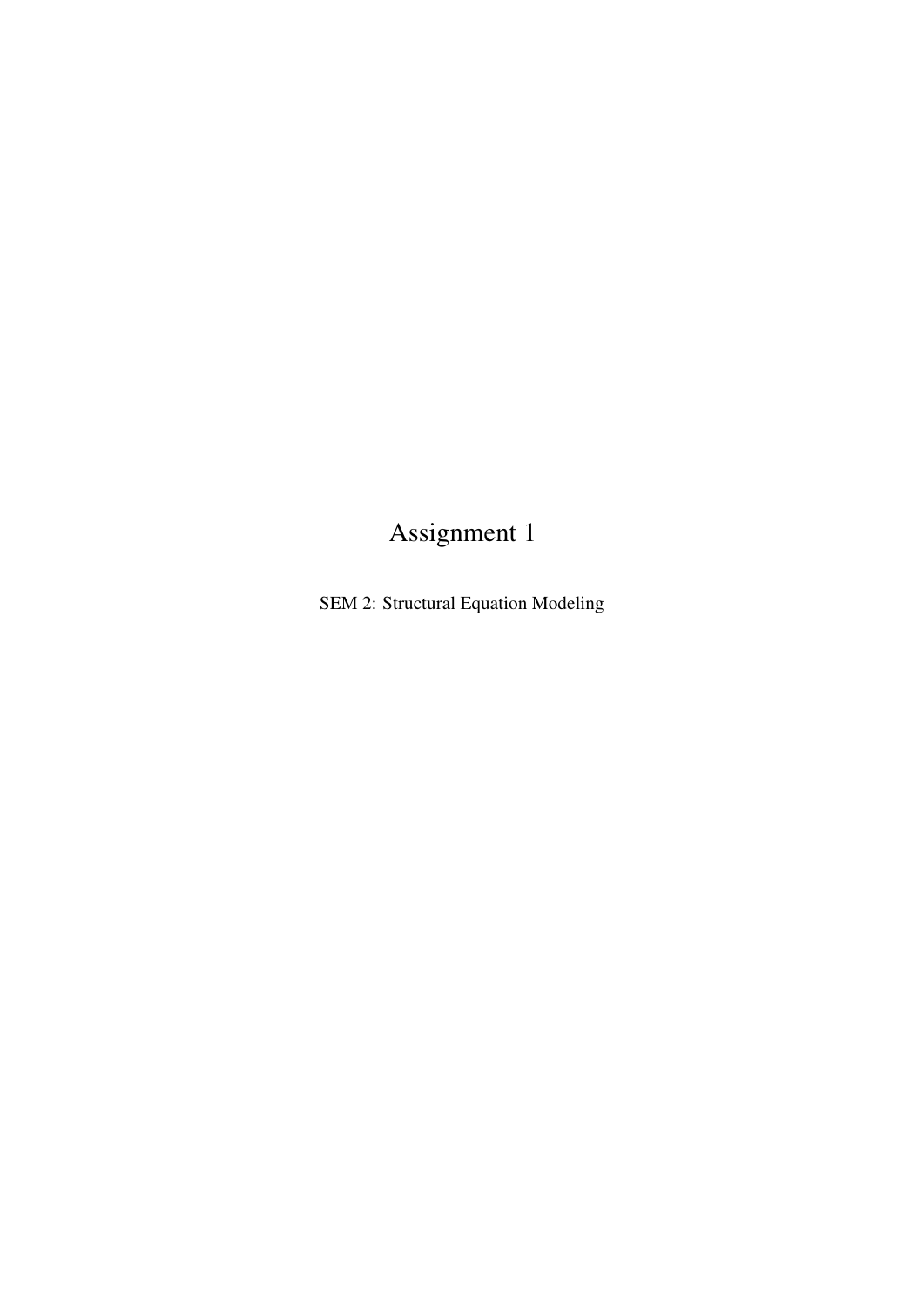Please hand in a .pdf file containing your report and a .R containing your codes or screenshots of every Jasp analysis. The deadline of this assignment is Tuesday May 15 15:00.

# Assignment

## Part 1: Expectated values

The *American Roulette* casino game is slightly different from the regular (French) roulette game described in the lecture, in that an extra "00" field is added, leading to a total of 38 spaces the ball can fall on:



Betting  $\in$  1 on the right number still leads to a profit of  $\in$  35, and betting  $\in$  1 on the wrong number still leads to losing the Euro.

Question 1 (1 point) What is the expected value of betting  $\in$  1 on the number '15'? Is this better or worse than betting  $\in$  1 on the number '15' in French roulette?

Instead of betting only on one number, we could 'spread our chances' by betting on multiple numbers. For example, we can bet  $\in$  1 on "15", "20" and "25" each (betting  $\in$  3 total).

Question 2 (1 point) What is the expected value of this betting  $\epsilon$  1 on "15", "20" and "25" each? Is it better to bet  $\in$  1 on three numbers in a single game rather than betting  $\in$  1 on one number in three consecutive game?

Tip: Note that by betting on three numbers in a single game, we are already sure to lose at least two out of three bets, as only one number can win!

#### Part 2: Covariance algebra

Given the following structural equations:

$$
y_{i1} = \beta_{21}y_{i2} + \beta_{31}y_{i3} + \varepsilon_{i1}
$$
  
\n
$$
y_{i2} = \beta_{42}x_i + \varepsilon_{i2}
$$
  
\n
$$
y_{i3} = \beta_{43}x_i + \varepsilon_{i3}
$$

Question 3 (1 point) Draw the corresponding path diagram

**Question 4 (1 point)** Derive Var $(y_1)$  and Cov $(y_1, x)$  using covariance algebra.

A different modeling framework than the one used in class is the reticular action model (RAM). In RAM, the observed variables and latent variables are combined in one vector:

$$
\nu = \begin{bmatrix} y \\ \eta \end{bmatrix}
$$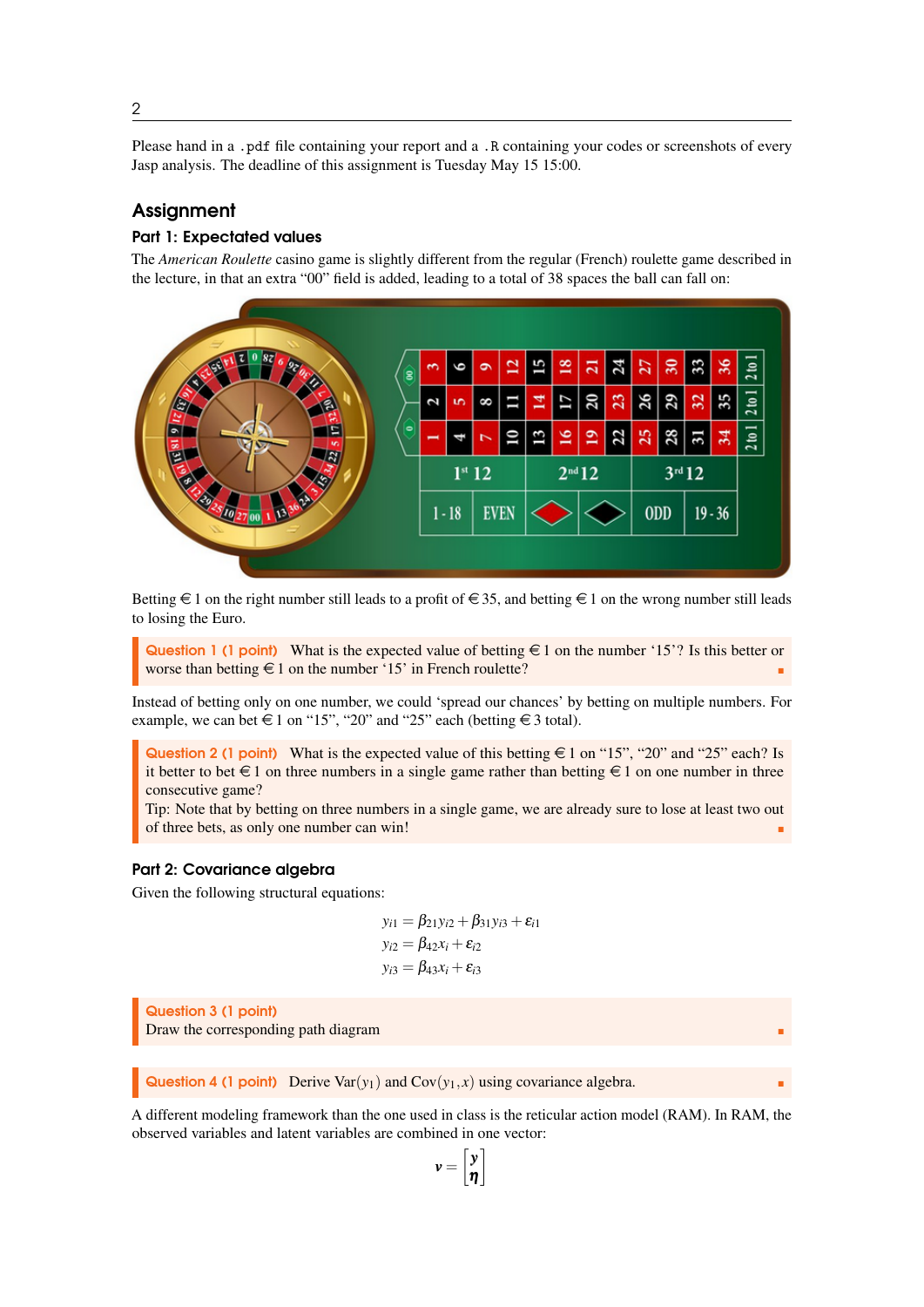Which is modeled using an *assymetric matrix* **A** (containing factor loadings and structural regressions) and a *symmetric matrix*  $S$  (containing exogenous and residual variances and covariances):

$$
v_i = Av_i + u_i
$$

$$
u \sim N(0, S)
$$

Question 5 (1 point) Derive an expression for Var(*v*) in terms of *A* and *S*.

#### Part 3: Fitting SEMs

In Good, Chavez & Sanchez (2010; on Blackboard), a model is specified in Figure 2 at the bottom of p. 458.

Question 6 (1 point) Fit this model using the variance–covariance matrix supplied in the paper. Assume that  $N = 105$  (107 participants minus 2 eliminated for missing data). Also note that some paths are omitted from Figure 2: read footnote 4! Make sure that the model you run has the same degrees of freedom as theirs.

| <b>Question 7 (1 point)</b> 7. Report the following values from your lavaan output and from the article: |                       |  |  |
|----------------------------------------------------------------------------------------------------------|-----------------------|--|--|
|                                                                                                          | Lavaan output Article |  |  |
| $\chi^2$ (chi-square)                                                                                    |                       |  |  |
| $p$ -value                                                                                               |                       |  |  |
|                                                                                                          |                       |  |  |

Question 8 (1 point) How many regressions, variances of exogenous variables and covariances between exogenous variables are there in the model? Compute the number of unique elements in the covariance matrix, and the degrees of freedom of the model.

Question 9 (1 point) The following model diagram contains the regression parameters in the model. Copy this (or draw the model yourself), add all other parameters in the model to the diagram, and label each parameter (e.g., var(MC)). Use curved double-sided arrows to display variances and covariances. Make sure you have the same number of parameters in total that you reported above.



Question 10 (2 points) Based on the obtained unstandardized path values, calculate (by hand) the model-implied (co)variances between the following variables, using covariance algebra. That is, solve the covariance algebra equation in symbolic form, to state the results in terms of model parameters. Then substitute each parameter with its estimated parameter value, and compute the answer. Compare your results with the values in the model-implied covariance matrix Lavaan gives (lavInspect (fit, "sigma")). Use the labels given in the path diagram above for paths and variable names.

1. Covariance between Minority Appearance and Minority Self-Categorization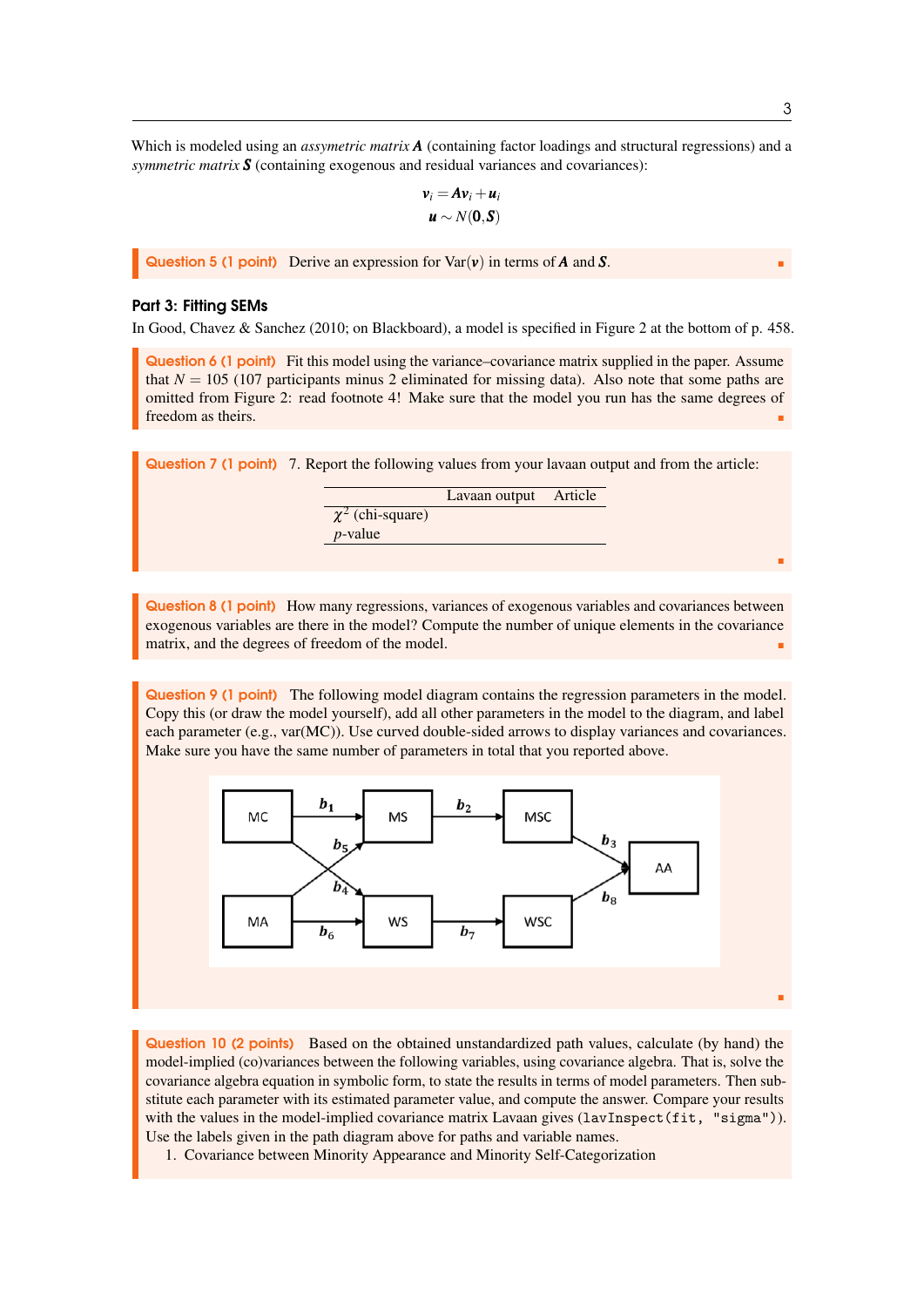- 2. Covariance between White Similarity and Minority Connectedness
- 3. Variance of White Self-Categorization

Question 11 (2 points) Repeat the previous question, using Wright's rules instead of covariance algebra to obtain your answers. Confirm that your answers match the ones you got above

- 1. Covariance between Minority Appearance and Minority Self-Categorization
- 2. Covariance between White Similarity and Minority Connectedness
- 3. Variance of White Self-Categorization

## Part 5. Modeling SEMs

Consider the following model:



Question 12 (1 point) Give the matrices  $\Lambda$ ,  $\mathbf{B}$ ,  $\Psi$  and  $\Theta$  (containing values, not symbols).

<span id="page-3-0"></span>

п

r

Question 13 (1 point) Compute Σ using the all-y formula from the slides. Note that *I* is an identity matrix, a matrix with ones on the diagonal and zeroes elsewhere, of the same dimensions as *B*.

It is known that  $(I - B)^{-1}$  can be written as:

$$
(I - B)^{-1} = I + B + B^2 + B^3 + B^4 + ...
$$
  
= I + B + BB + BBB + BBB + ... (1)

if *B* is *nilpotent*, meaning that for some finite  $k$ ,  $B^k = O$  (a matrix containing only zeroes) and as a result for every  $l \in \mathbb{Z}^+$  (*l* is a positive integer, such as 1, 2 or 3),  $B^{k+l} = 0$ .